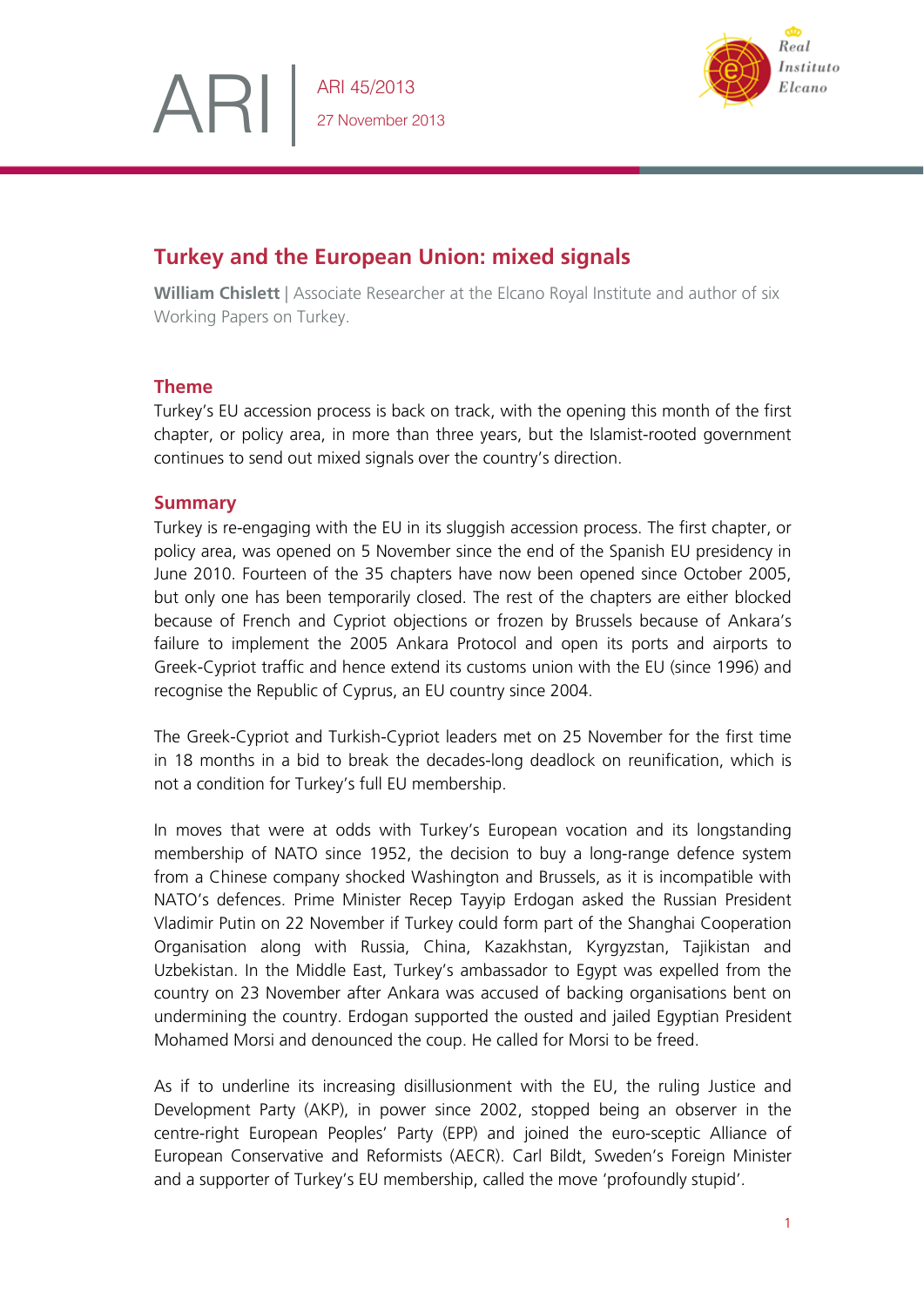# **Analysis**

The chapter on regional policy and coordination of structural instruments was due to be opened at the end of June, but was postponed because of Ankara's brutal handling of **[demonstrations](http://www.realinstitutoelcano.org/wps/portal/rielcano_eng/Content?WCM_GLOBAL_CONTEXT=/elcano/elcano_in/zonas_in/europe/commentary-chislett-indignants-turkey)** that rocked the country and particularly **[appalled](http://www.realinstitutoelcano.org/wps/portal/rielcano_eng/Content?WCM_GLOBAL_CONTEXT=/elcano/elcano_in/zonas_in/commentary-chislett-eu-german-turkey-membership-talks)** Angela Merkel, Germany's Chancellor. The protests began peacefully over the development of Gezi Park, a rare green space near Taksim Square in the heart of Istanbul, and spread to 72 of Turkey's 82 provinces, leaving six dead and 8,000 injured. Initially about the park, the environmental protests turned into demonstrations against the government's increasing authoritarianism and creeping Islamisation. Rather than call a halt to Turkey's accession negotiations, EU countries decided to wait until the autumn and the release of the annual **[report](http://www.realinstitutoelcano.org/wps/portal/rielcano_eng/Content?WCM_GLOBAL_CONTEXT=/elcano/Elcano_in/Zonas_in/Commentary-Chislett-Turkey-EU-reopen-stalled-membership-talks)** on Turkey's progress towards meeting EU norms before making any decision about opening the new chapter (on regional policy).

Germany's preference for a 'privileged relationship' with Turkey, rejected by Ankara, as opposed to full membership, was reaffirmed earlier this month shortly after the chapter was opened. Merkel's Christian Democrats and the centre-left Social Democrats (SPD), which are negotiating a coalition government, described Turkey's EU membership talks in a joint foreign policy paper as 'open-ended'. The wording was a little tougher than that in a 2005 coalition contract between the two parties which said that Germany had a 'special interest' in deepening ties with Turkey, but without backing or rejecting full membership.<sup>[1](#page-1-0)</sup>

In the eight years since then, public support for Turkey's membership (inside and outside the country) has declined and doubts about the AKP's commitment to democracy have increased. Turkey's image as a beacon for the co-existence of Islam and democracy was severely damaged by Ankara's poor understanding in the summer of what constitutes democratic dissent and by the government's vindictiveness, after the protests ended, towards those who directly or indirectly supported the demonstrations. More than 1,000 students, teachers, doctors and activists –even mosque imams– have been called in for questioning and dozens of journalists fired for reporting on the demonstrations. The Koç Holding, Turkey's largest industrial conglomerate (around 10% of GDP), is under a tax investigation apparently for giving refuge in a luxury Istanbul hotel to demonstrators escaping clouds of tear gas.

The EU's latest progress report makes it crystal clear that Turkey is still a very long way from meeting the norms and practices that prevail in member countries. A key reform collapsed earlier this month when the AKP pulled the plug on the parliamentary committee that for the last two years has been trying to draft a new constitution to replace the one drawn up in 1982 after the last military coup. It now seems that reforming the constitution will not be continued until after the 2015 elections.

<span id="page-1-0"></span>**<sup>1</sup>** The text reads as follows. 'If the EU is not in a position to accept (new members) or if Turkey is not able to fully meet the criteria for membership, Turkey should be bound closer to European structures, allowing it to further develop the privileged relationship it enjoys with the EU and Germany'.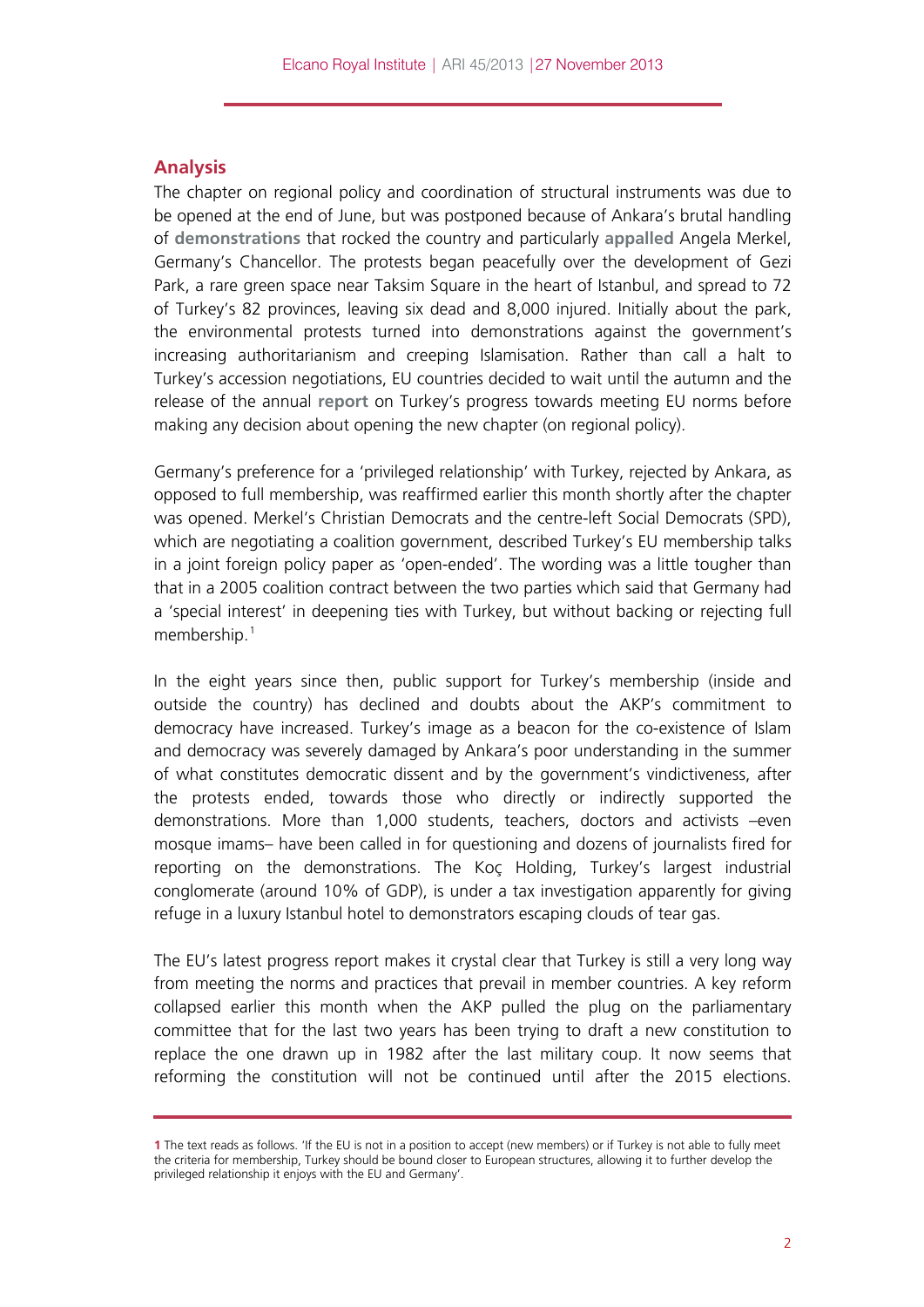Agreement was reached on a new formulation of around 60 articles, but 112 remain unresolved. The AKP does not have sufficient seats in parliament to push through a new constitution on its own.

The four-party committee –the AKP, the centre-left Republican People's Party (CHP, established by Mustafa Kemal Atatürk, the founder of the secular Republic of Turkey in 1923, and representing the old guard secular forces), the Nationalist Movement Party (MHP) and the pro-Kurdish Peace and Democracy Party (BDP)– have to agree the changes unanimously. The main areas where agreement could not be reached, as a result of each party's entrenched positions, included a new and more powerful Frenchstyle presidential system (Erdogan hankers after the post which will be directly elected next year), the extent of rights for the Kurdish population (which numbers around 14 million, or 20% of the population) and issues such as secularism (one of the Republic's founding and 'immovable' principles that the AKP has gradually eroded: a landmark law in October lifted a ban on public employees wearing the Islamic head scarf).

#### *The Kurdish issue*

The Kurdistan Workers' Party (PKK), which for 30 years has fought for an ethnic Kurdish homeland in south-east Turkey (see Figure 1), has stuck to its ceasefire since last March amid the government's reforms giving or promising Kurds more rights, but has yet to lay down its arms. An estimated 40,000 people have been killed in the conflict.

Erdogan has promised to lower the 10% national election threshold for parties to enter parliament (the EU norm is 5%). This would allow fairer political representation for the main Kurdish party (members run as independents and club together as MPs), which tends to win 6-7% of the vote, and he has announced plans to introduce education in the Kurdish language in private schools (there is already Kurdish language television), though not in state schools, a main demand of the community. The government has also failed to redraft the constitution in order to remove any hint of ethnic discrimination and change the very restrictive anti-terrorism law that still keeps thousands of non-violent Kurdish activists in preventive detention, some now for four years, as well as being used against journalists, 67 of whom were in prison at the last  $\text{count}$ <sup>[2](#page-2-0)</sup>

<span id="page-2-0"></span>**2** See the October 2013 report on the Kurdish problem by the International Crisis Group at

**[http://www.crisisgroup.org/en/regions/europe/turkey-cyprus/turkey/227-crying-wolf-why-turkish-fears](http://www.crisisgroup.org/en/regions/europe/turkey-cyprus/turkey/227-crying-wolf-why-turkish-fears-need-not-block-kurdish-reform.aspx)[need-not-block-kurdish-reform.aspx](http://www.crisisgroup.org/en/regions/europe/turkey-cyprus/turkey/227-crying-wolf-why-turkish-fears-need-not-block-kurdish-reform.aspx)**.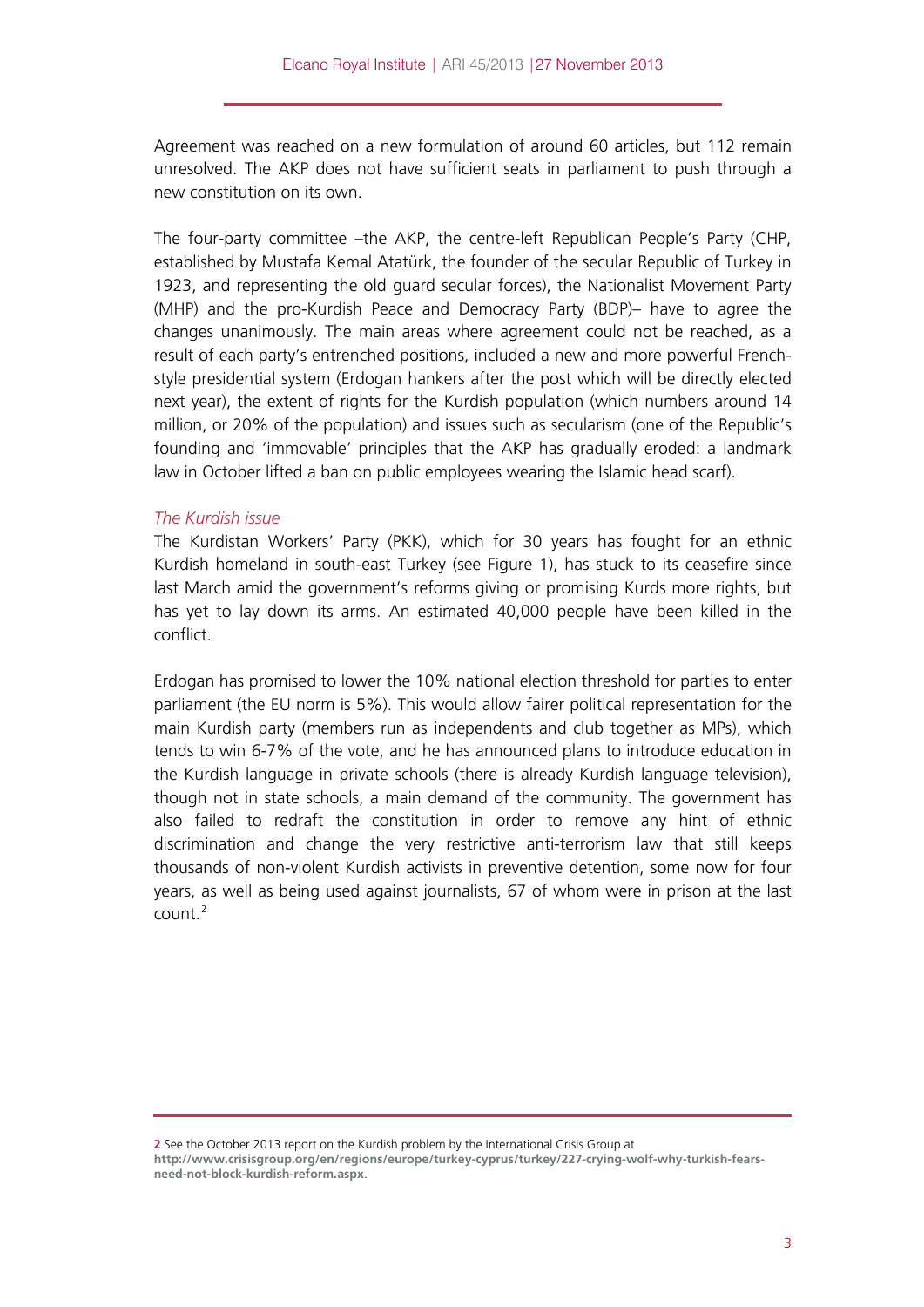

Source: The Economist.

But none of these reforms have yet been implemented. The government fears, unreasonably according to some experts, a nationalist backlash as it heads into a twoyear cycle of local, presidential and parliamentary elections. The nationalist CHP and MHP, the two main opposition parties, are largely against the reforms and any deal with the PKK, but they are weak, while the army, which fought a dirty war with Kurds in the 1980s, is no longer a threat to the AKP government as it has lost its political power and had its wings clipped, following the 'Sledgehammer' and 'Ergenekon' trials of coup plotters and the jailing of key military officers. A satisfactory and lasting solution to the Kurdish issue is a key element in Turkey becoming a fully-fledged democracy.

#### *AKP moves to the euro-sceptics' political grouping*

The opening of a new chapter keeps Turkey on board with Europe and prevents the negotiations from coming to a complete halt, but the AKP's decision to stop being an observer in the centre-right European Peoples' Party (EPP) and switch to the eurosceptic Alliance of European Conservative and Reformists (AECR) raised eyebrows among the country's EU supporters. As well as being the largest group in the European Parliament, 18 of the 27 heads of state and government belong to the EPP family and 13 EU Commissioners come from EPP parties. Sweden's Foreign Minister, Carl Bildt, a supporter of Turkey's full EU membership, called the move 'profoundly stupid'.

The change, however, was understandable as the AKP was not given a warm welcome by all members of the EPP since it was granted observer status in 2005, particularly from the Germans, French and Austrians. However, not all parties in the EPP are dismissive of Turkey's EU bid: Silvio Berlusconi's party, Spain's Popular Party, Poland's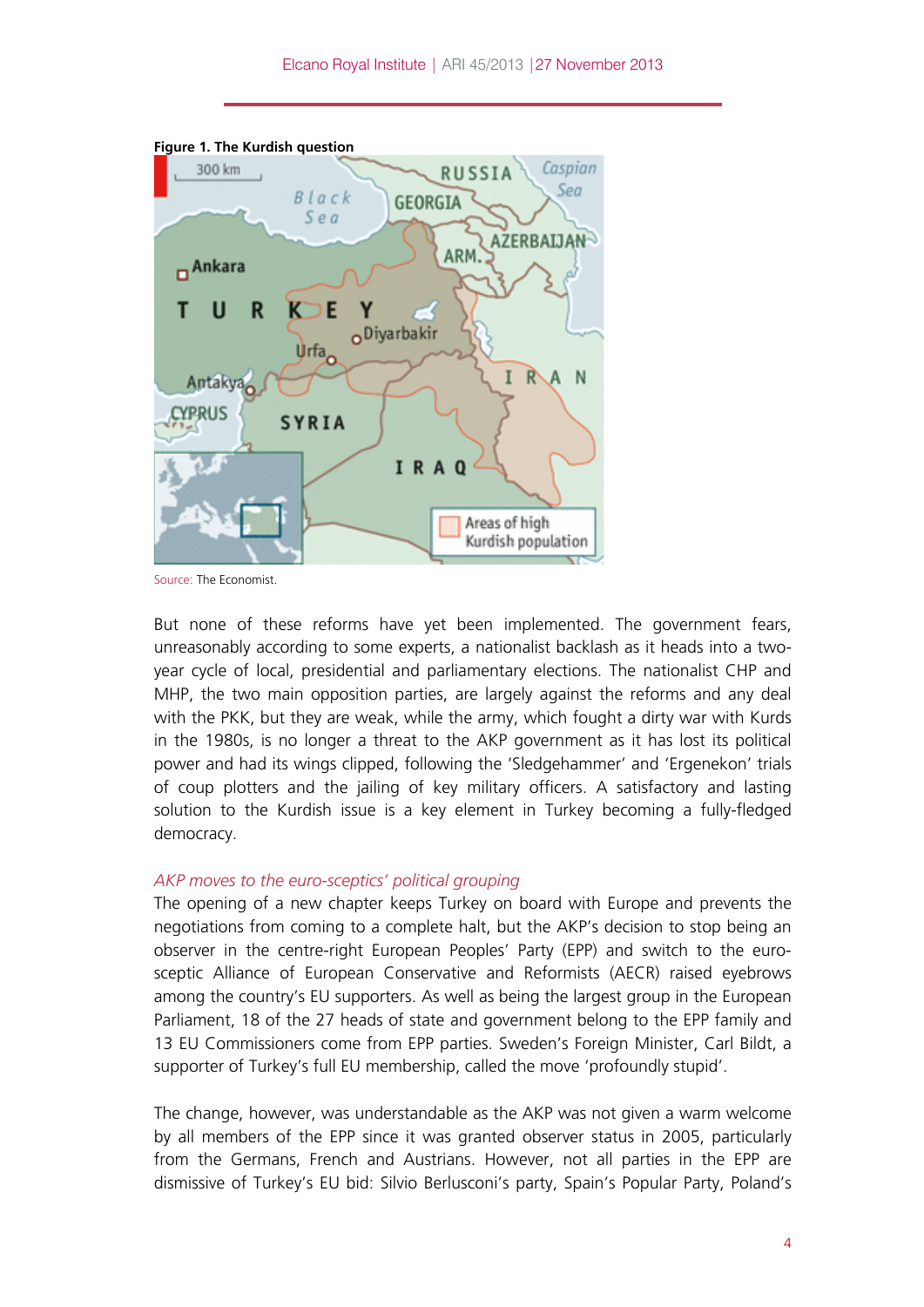Civic Platform and Sweden's Moderate Party defended Turkey's EU accession and the AKP's rightful place at the EPP table. By slamming the door in the face of Angela Merkel and her Turkophobic colleagues in the EPP, the AKP has also distanced itself from some of the committed supporters of Turkey. The AECR is dominated by the British Conservatives, the Czech Civic Forum and Poland's Law and Justice Party, although the Conservatives and the Civic Forum are in favour of Turkey's EU membership. Maybe this is all academic at this point because Turkey is so far away from EU membership, but the decision to switch political allegiance runs the risk of Turkey losing friends in high places, and it does not have that many.

# *No let up in Erdogan's social conservatism*

Erdogan continues to seek to govern people's private lives. In the latest intrusion, he wants to outlaw co-ed dormitories at state universities and ban off-campus housing shared by male and female students. This follows his urging of women to have at least three children and attempts to make abortion and adultery illegal and limit alcohol consumption (controversial legislation to restrict the sale and advertising of alcohol was approved in May).

The Prime Minister also has in his sights the closure of the 3,600 pre-university crammers that prepare high school students for the national university exams. Entry into Turkey's universities is very competitive and only a small proportion of students get in.

Around one-quarter of these crammers, known as *dershaneler* in Turkish, are operated by the Gülen Movement, a moderate Islamic community whose main focus is education in Turkey and in other countries, while it also has significant media interests. Its founder, Muhammed Fethullah Gülen, lives in Pennsylvania and supported Erdogan's AKP in the first years of his government in its battles with the old guard –the military and its ultra-secularist allies– but has since fallen out with him, particularly because of his handling of the Gezi Park protests and authoritarianism.

# *The Cyprus problem*

President Nicos Anastasiades and the Turkish-Cypriot leader Dervis Eroglu met on 25 November in the buffer zone, established in 1974 following the Turkish invasion of Cyprus, but they failed in their three-hour meeting to agree on a joint declaration to kick-start the resumption of direct talks on the reunification of the island that have been deadlocked for the past 18 months (see Figure 2).

It was the first time that Anastasiades had met Eroglu on this issue since taking office last February. Anastasiades said a statement clearly outlining the aim of the talks was essential in order to avoid further long and inconclusive talks. In particular he wanted the goal of a future federated Cyprus with a single sovereignty to be encoded in the joint statement. Eroglu said a statement was unnecessary since all issues would be taken up in negotiations. An analyst close to the UN said the failure showed that nothing would change until Turkey was at the negotiating table.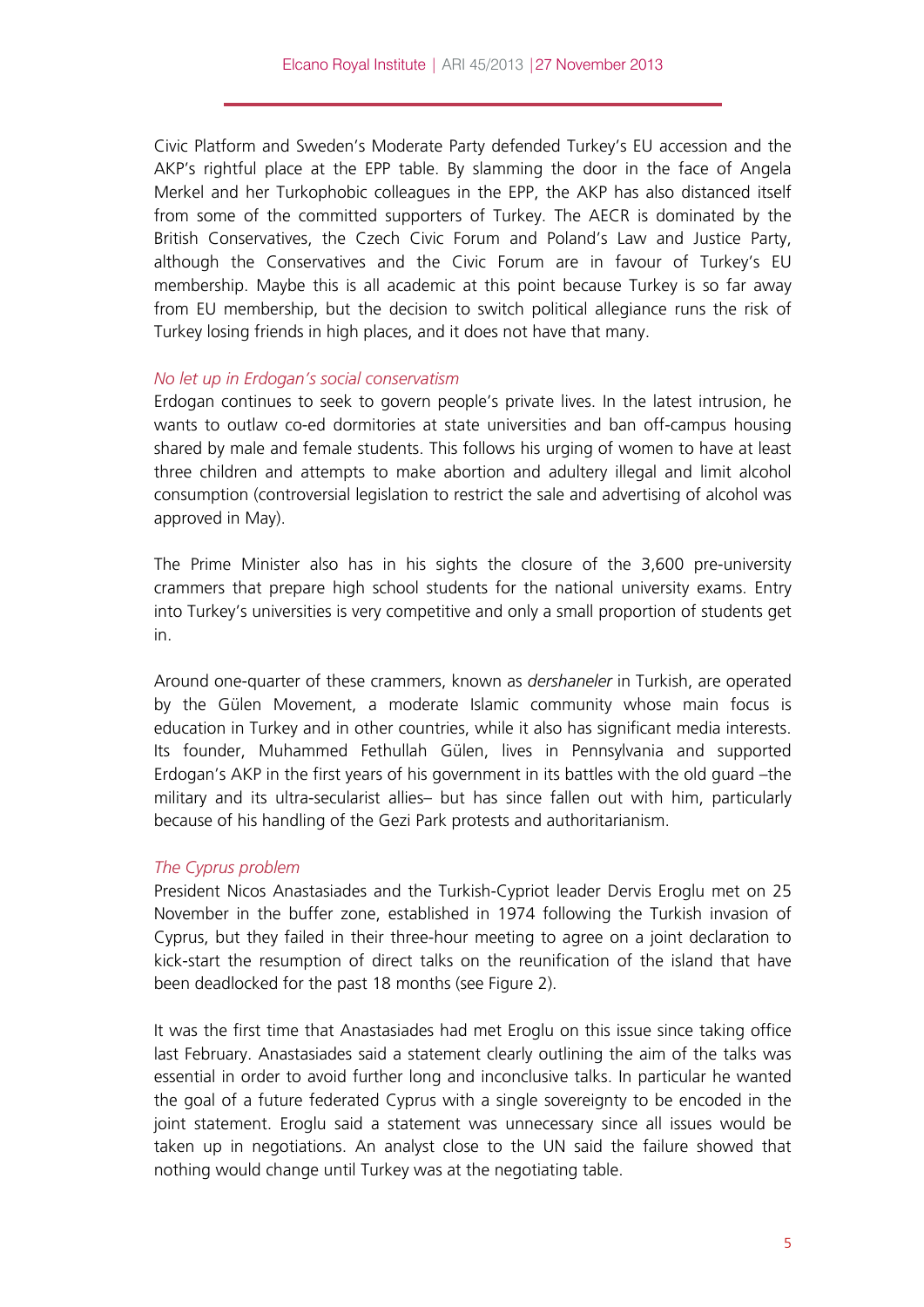



Source: The Economist.

The Annan Plan of the former UN Secretary General, put to a referendum on both sides on 24 April 2004, was accepted by 64.9% of Turkish Cypriots and rejected by 75.8% of Greek Cypriots. At that stage, Cyprus was assured of EU membership –Greece threatened to block the admission of the Baltic states, Poland, Hungary, the Czech Republic, Slovakia, Slovenia and Malta unless Cyprus was admitted–. The *acquis comunautaire* only apply to the Greek Cypriot side and not to the northern part (36% of the territory) as it is still occupied by Turkish troops.

Since then, negotiations have repeatedly stumbled on issues ranging from power sharing to redrawing territorial boundaries and the property claims of tens of thousands displaced in the conflict. Resolving the conflict is not a condition for Turkey joining the EU, unlike Ankara opening its ports and airports to Greek Cypriot traffic, but there is no doubt of the goodwill that a successful deal would create.

Anastasiades voted in favour of the Annan Plan, even though a majority of his Democratic Rally party did not. Whether this will make him more disposed towards resolving one of the world's longest international conflicts remains to be seen. The discovery of significant offshore gas **[reserves](http://www.realinstitutoelcano.org/wps/portal/rielcano_eng/Content?WCM_GLOBAL_CONTEXT=/elcano/Elcano_in/Zonas_in/Commentary-Chilslett-Cyprus-crisis)** in late 2011 in the eastern Mediterranean by the US company Noble Energy has emboldened the Greek-Cypriot government, which was bailed out by the European Stability Mechanism in March following a devastating banking crisis. Turkey disputes the Greek-Cypriot ownership of the waters in which the Aphrodite Field lies. This field is close to Israel's equally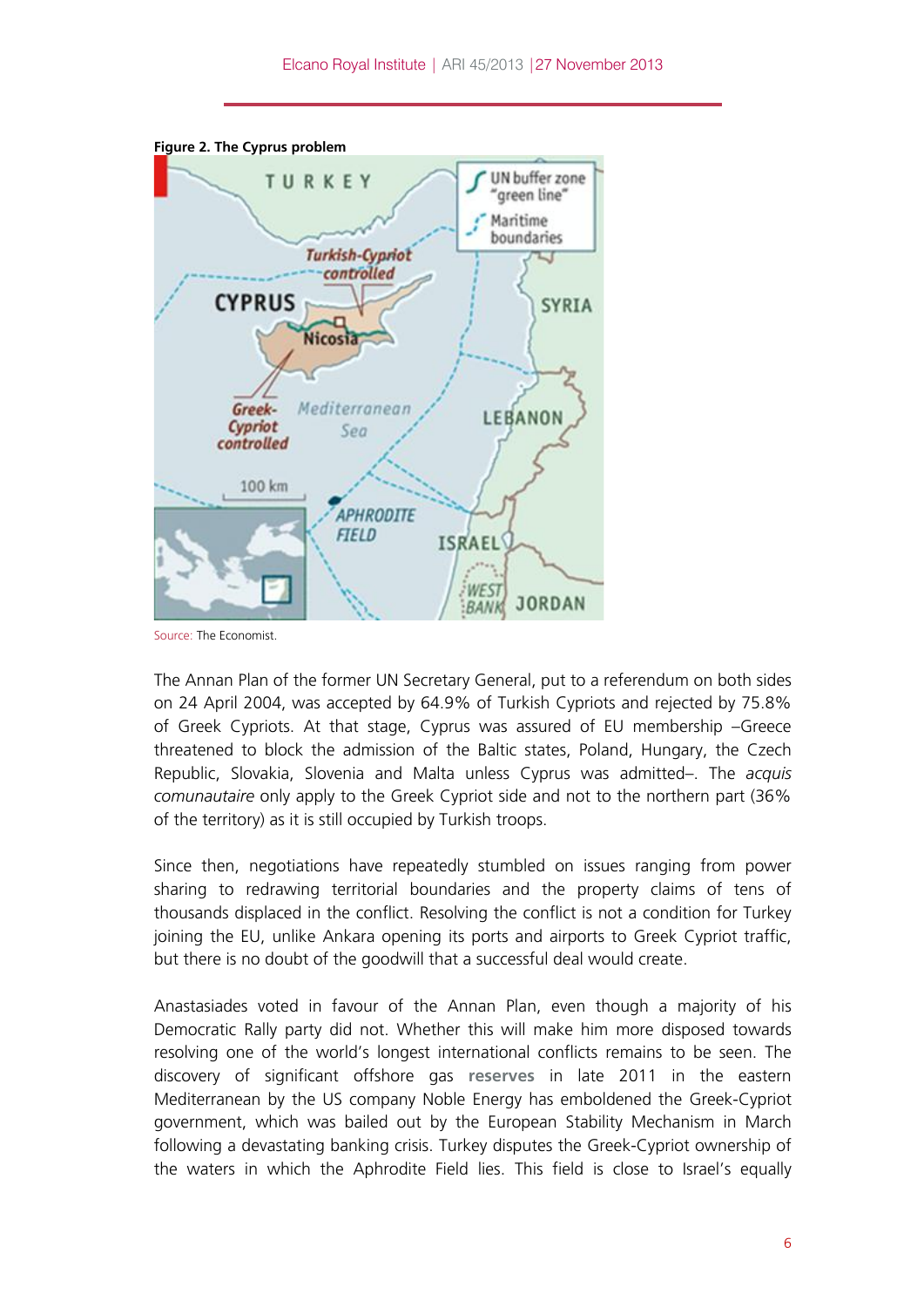significant Leviathan gas field.

Meanwhile, Turkey is emerging as an energy hub. If Ankara and Nicosia could resolve their problems, not only would it fasten the pace of Turkey's entry into the EU and lead to a reunification of the island, but it would mean that the oil and gas could be exported to Turkey (which has no oil or gas to speak of) and then onto energy-hungry Europe. This is the logical destiny for the 345 trillion cubic feet of natural gas and 3.4 billion barrels of oil so far found, according to the US Geological Survey. A pipeline to Turkey would be the cheapest and easiest solution but as long as Turkish troops continue to occupy one third of Cyprus, this will not happen.

A recent court decision permitting the Israeli government to decide what quantities of energy to export now offers other possibilities. Cyprus could swap gas with Israel that then goes to Turkey –although that is rather difficult to envisage in the current climate of bad relations between Turkey and Israel–, or Cyprus and Israel could jointly build a liquefied natural gas terminal in Cyprus.

At the moment, a pipeline between Israel and Turkey is a pipedream. Relations hit a low when nine Turkish activists were killed in an Israeli commando-raid on a Gazabound flotilla in 2010 to deliver aid, leading to a deep rift between former allies. Prime Minister Benjamin Netanyahu apologised in March 2013, but relations are not back on an even keel. Erdogan's at times anti-Semitic sounding rhetoric continues to anger Tel Aviv. 'As long as Erdogan is prime minister, it won't be possible to do a project or an agreement at the strategic level', AlonLiel, the former director general of Israel's Ministry of Foreign Affairs, told the Israel Energy and Business Convention this month. 'If we isolate Erdogan and he is out of the picture, the chances or reaching an agreement are much greater'.

#### *Waning regional influence*

The expulsion of Turkey's ambassador to Egypt on 23 November, following Erdogan's criticism of Cairo, epitomised the extent to which Ankara's influence in the region is waning. In retaliation, the Egyptian government permanently recalled its ambassador to Turkey, who had been withdrawn in August.

Erdogan, who was hailed as a hero in the streets of Cairo after the ousting of the dictator Hosni Mubarak, was one of the most vociferous allies of President Mohamed Morsi, the leader of the Muslim Brotherhood. After he was deposed in a coup, Erdogan became an equally vocal critic of the military's crackdown on the Brotherhood and called for the release of Morsi who is on trial on murder charges.

Ankara has also been at the forefront of supporting the rebel opposition in Syria to the regime of Bashar al-Assad, but, in the face of the lack of sufficient military backing from the international community, it has fallen into line with the diplomatic path for as political solution.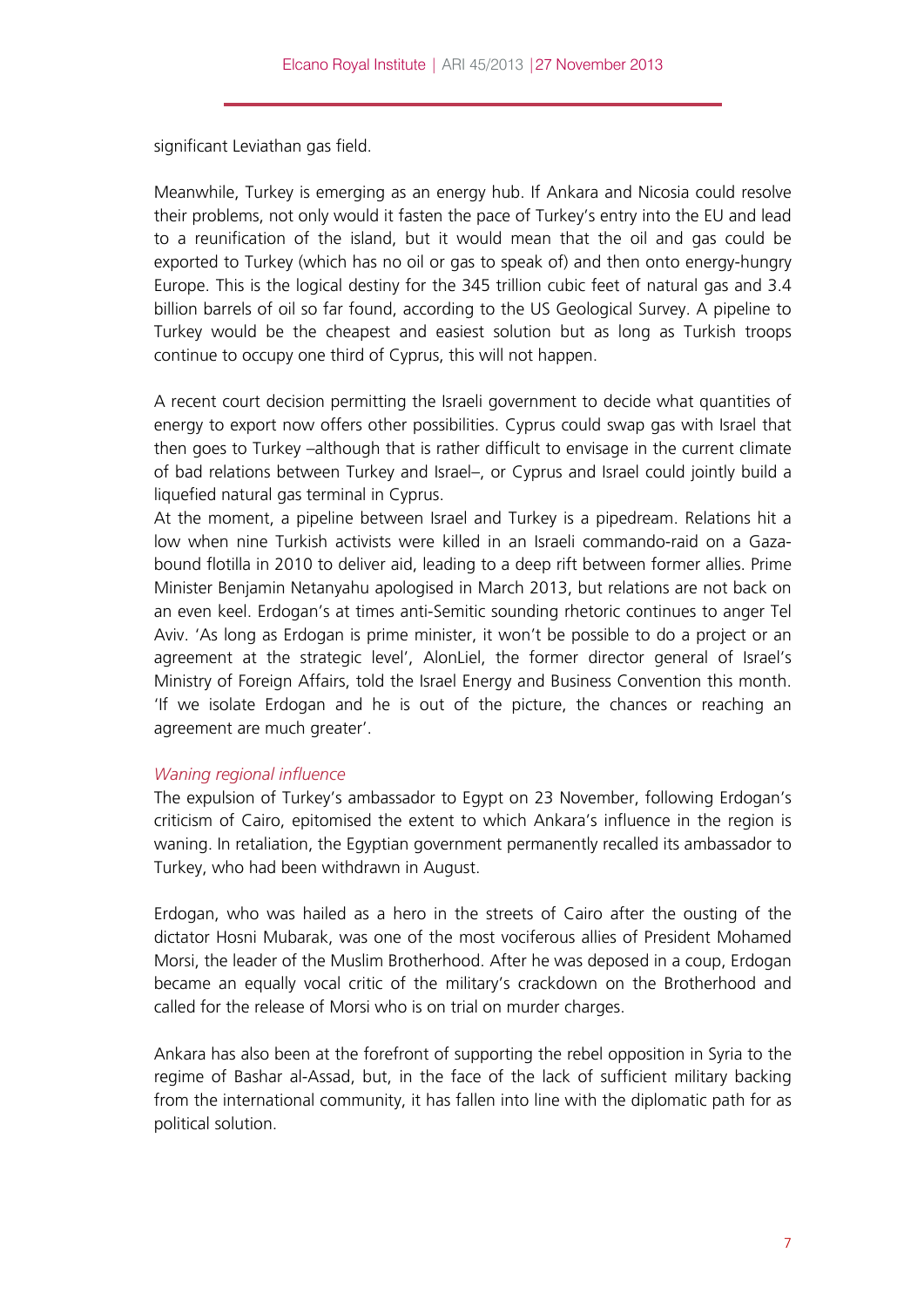Relations with Iraq are also strained. Erdogan, a Sunni Muslim, supported the Sunni opposition in Iraq against Nuri Kamal al-Maliki, the Shia Muslim President, and gave sanctuary in Ankara to the Sunni Vice-president, Tariq al-Hashimi, after he fled the country to avoid arrest on terrorism charges.

#### *Out in the cold in the Transatlantic Trade and Investment Partnership[3](#page-7-0)*

Not only is Turkey's EU accession process dragging on, with no certainty whatsoever that it will be completed, but the country also risks being shut out of the Transatlantic Trade and Investment Partnership (TTIP) being negotiated between the EU and the US, with negative consequences.

Turkey is in a curious position as it has a customs union with the EU since 1995, but this does not give it the right to be included in the mega free-trade deal. It must follow what the EU does, but has no say in EU policy. The TTIP is supposed to cover areas such as services and agriculture which are excluded from the customs union, so a simple bolt-on would be impossible. In the face of what he sees as a further marginalisation of Turkey by the EU, Erdogan announced in Moscow earlier this month that he would like to join the Shanghai Co-operation Organisation. 'Take us to Shanghai and save us from the trouble', Erdogan told Vladimir Putin, referring to the EU.

The customs union does not allow Turkey to sign any free-trade agreement (FTA) with any parties without the consent of the EU. But the customs union means that Turkey has had to accept incoming goods duty free from third party countries, without receiving reciprocity for Turkish goods. Assuming Turkey is excluded from the TTIP, the only path open to it would be to sign a FTA with the US, which would need the consent of the US Congress, and goodwill on the American side. The US would have no obligation to sign with Turkey and would stand to gain little over and above the TTIP.

Under the TTIP US goods would enter Turkey duty free if they came in via the EU but Turkish goods would not access the US market duty free. A similar case currently exists with Mexico: the EU has signed an FTA with Mexico but Mexico has not signed with Turkey.

According to Ellen Wasylina, chair of the Paris-based *Conseil des Experts*, this asymmetrical situation for Turkey 'was acceptable, as long as the country in question was a smaller economy; but now the EU is signing FTAs with bigger economies, such as with Mexico, South Africa and Algeria'.<sup>[4](#page-7-1)</sup>

<span id="page-7-0"></span>**<sup>3</sup>** I am grateful to Dr Peter Holmes of Sussex University for guiding me through the labyrinth of the TTIP.

<span id="page-7-1"></span>**<sup>4</sup>** I thank Ellen Wasylina for sending me the text of her presentation at the conference on the TTIP held in Istanbul on 21 and 22 November 2013 and organised by TASAM.